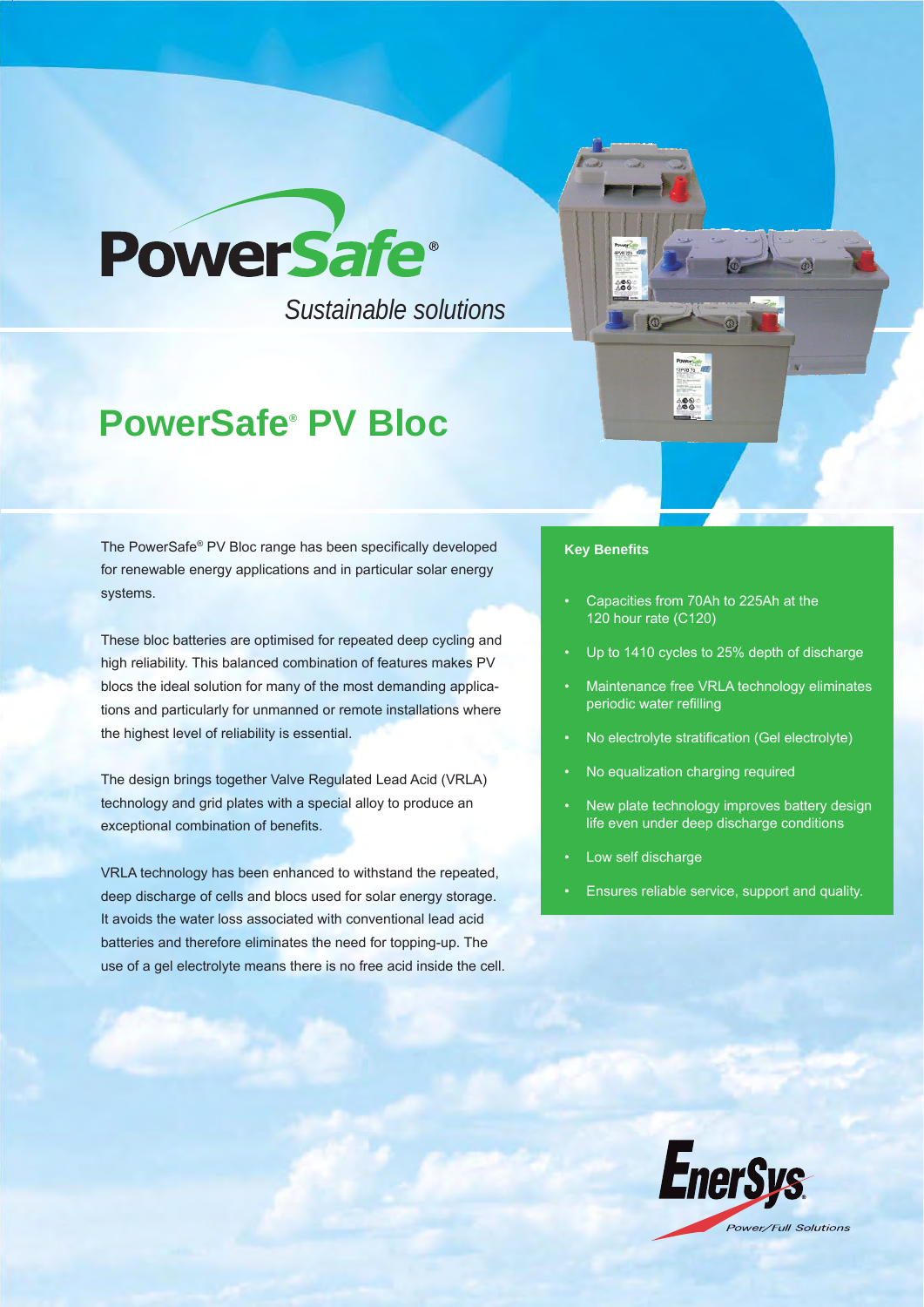| <b>General Specifications</b> |                       |                           |                                         | <b>Nominal</b><br><b>Capacity (Ah)</b>        |                                                        | <b>Nominal Dimensions</b> |      |                   |     |                           |      |                                       |      |                                                  |                                       |
|-------------------------------|-----------------------|---------------------------|-----------------------------------------|-----------------------------------------------|--------------------------------------------------------|---------------------------|------|-------------------|-----|---------------------------|------|---------------------------------------|------|--------------------------------------------------|---------------------------------------|
| <b>Type</b>                   | Technology            | Nominal<br>Voltage<br>(V) | <b>Number</b><br>$\alpha$ f<br>Termnals | 10 hr rate<br>to<br>$1.80$ Vpc<br>$@^{20}$ °C | <b>120 hr rate</b><br>to<br>1.85Vpc<br>$Q25^{\circ}$ C | Length<br>in<br>mm        |      | Width<br>in<br>mm |     | <b>Height</b><br>in<br>mm |      | <b>Typical</b><br>Weight<br>lbs<br>kg |      | <b>Short</b><br><b>Circuit</b><br>Current<br>(A) | Internal<br>Resistance<br>$(m\Omega)$ |
| <b>12 PVB 70</b>              | <b>Flat plate Gel</b> | 12                        | $\overline{2}$                          | 57                                            | 70                                                     | 277                       | 10.9 | 175               | 6.9 | 189                       | 7.4  | 21.0                                  | 46.3 | 1517                                             | 8.07                                  |
| <b>12 PVB 91</b>              | <b>Flat plate Gel</b> | 12                        | $\overline{2}$                          | 75                                            | 91                                                     | 354                       | 13.9 | 175               | 6.9 | 189                       | 7.4  | 25.0                                  | 55.1 | 1700                                             | 7.29                                  |
| 12 PVB 121                    | Flat plate Gel        | 12                        | $\overline{2}$                          | 109                                           | 121                                                    | 344                       | 13.5 | 172               | 6.8 | 276                       | 10.9 | 38.0                                  | 83.7 | 1865                                             | 6.62                                  |
| 6 PVB 225                     | <b>Flat plate Gel</b> | 6                         | $\overline{2}$                          | 195                                           | 225                                                    | 244                       | 9.6  | 190               | 7.5 | 270                       | 10.6 | 31.0                                  | 68.3 | 2048                                             | 3.11                                  |

*Notes: The electrical values shown in the table relate to perfomance from a fully charged condition at ambient temperature of +25°C. Height shown is overall height, including connectors and shrouds.*

### **Installation and Operation**

• Optional racking offers easy installation and space saving accommodation.

### **Standards**

- Cycle life in accordance with IEC 60896-21/22.
- Low ventilation requirements according to EN 50272-2.
- Manufactured in EnerSys® ISO 9001 and ISO 14001 certified production facilities.

#### **Construction**

*Positive electrode:* flat plate with lead calcium tin grid *Negative electrode:* lead calcium grid *Separators:* low resistance microporous material *Container and lid:* polypropylene *Electrolyte:* sulphuric acid immobilised as a gel *Terminals:* automotive type *Pressure relief valve:* one way valve with flame arrestor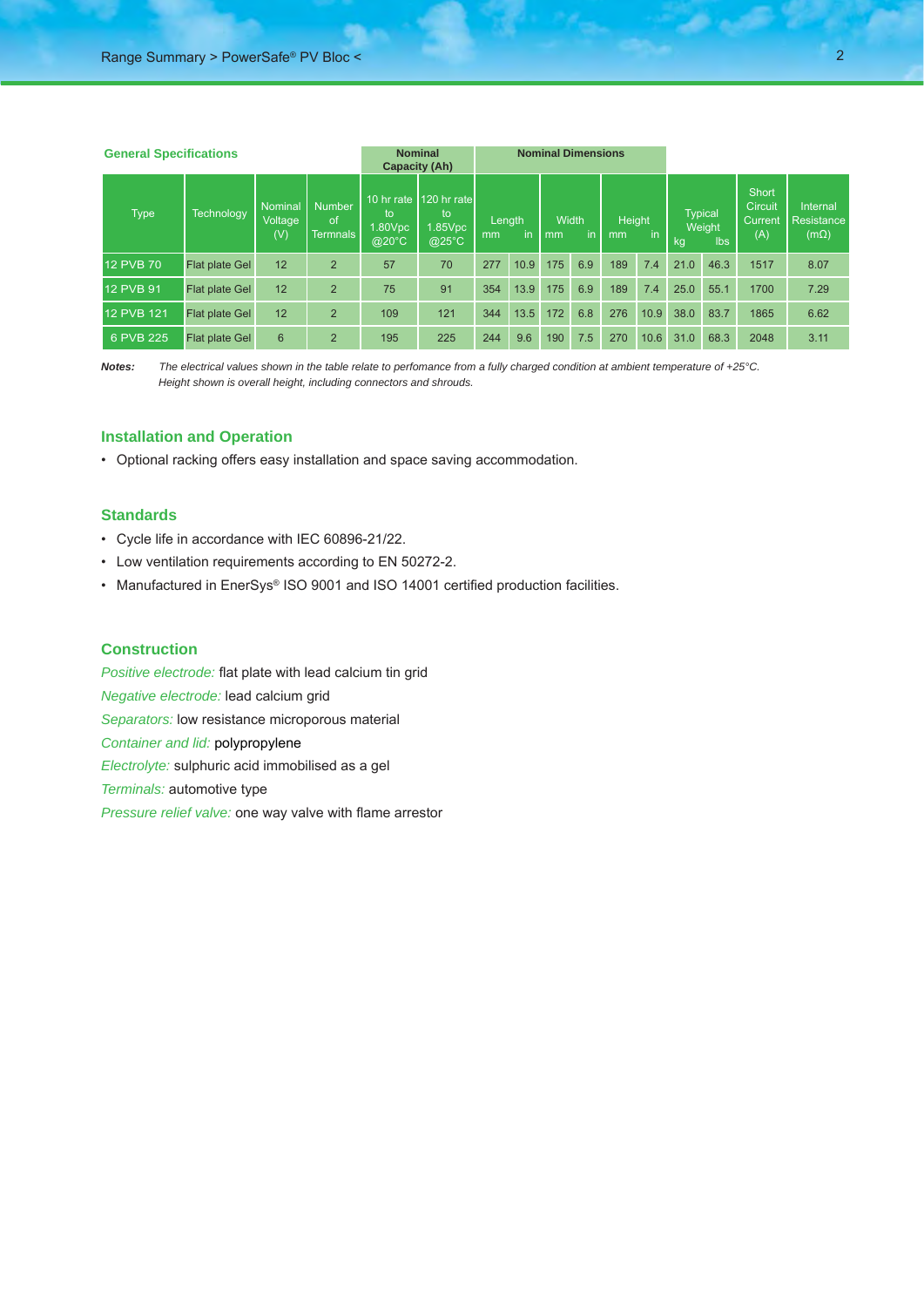**12 PVB 70 12 PVB 91**











 $\frac{(188)}{1.40}$ 



 $\frac{(350)}{13.78}$ 



المتعارض



**12 PVB 121 6 PVB 225**